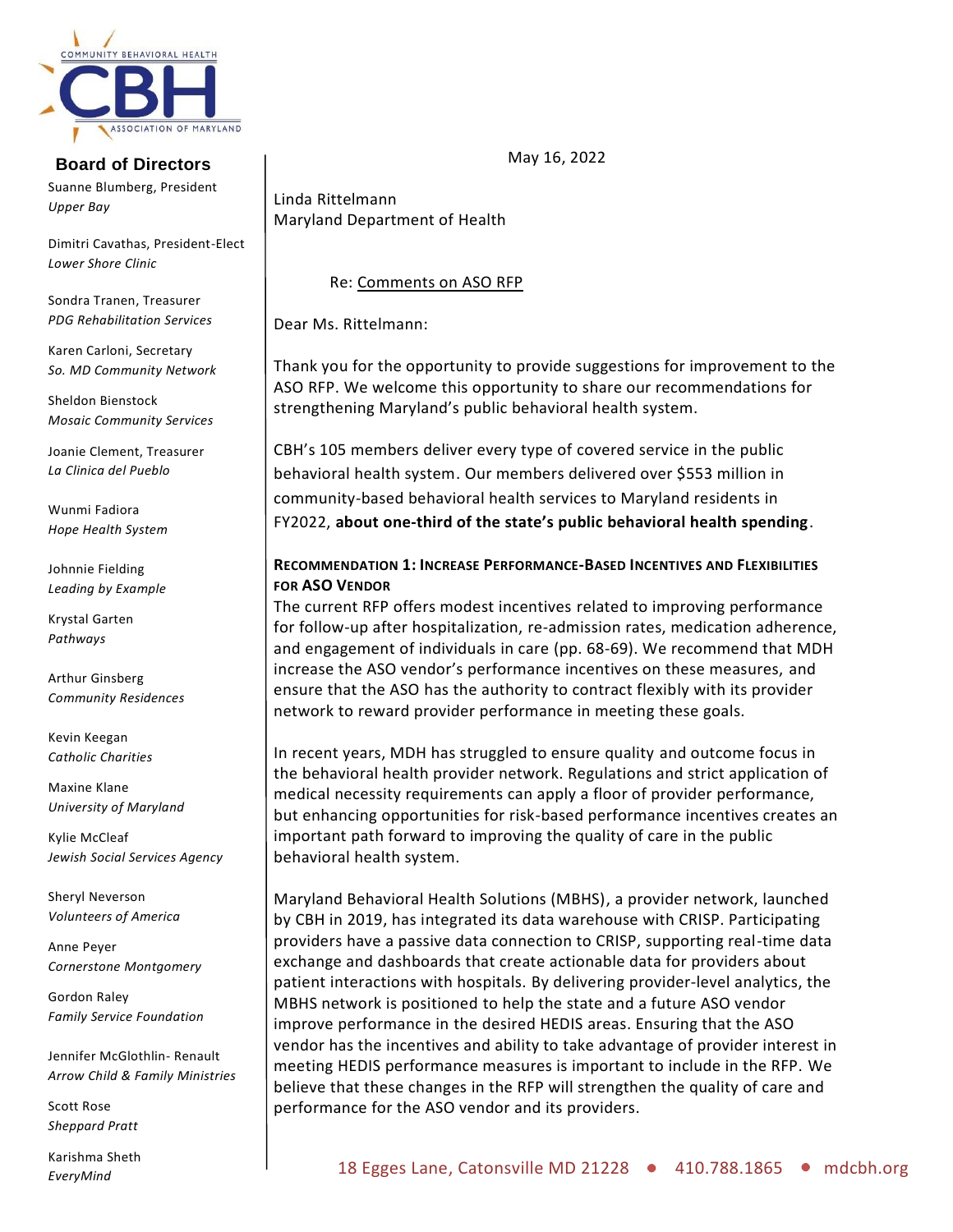Comments on ASO RFP May 16, 2022 Page 2



#### **RECOMMENDATION 2: PROCUREMENT REFORMS**

The ASO procurement process suffers from several defects that decrease Maryland's ability to select the best proposal. Since its inception, the ASO RFP has always selected the lowest-bid vendor. In addition, stakeholders like provider trade associations are excluded from the ASO RFP selection process, preventing providers from bringing their industry knowledge to bear in the evaluation of bidders' proposals. We recommend that MDH undertake reforms to ensure that the procurement process is adequately informed by the expertise of industry expects and that the bids are scored accurately to ensure minimum necessary performance.

In addition, we suggest that MDH consider RFP amendments that preclude changes in sub-vendors unless reviewed for adequacy and approved in advance by MDH and stakeholders.

#### **RECOMMENDATION 3: AUTHORIZATION REQUIREMENTS**

We encourage the Department to refine its performance expectations for authorization turnaround time to align timeframes with the urgency and level-of-care of the requested service.

The RFP currently requires the vendor to "process *inpatient* authorization requests 24 hours per day, 7 days per week" (page 24, emphasis added) and this is a measured performance requirement for the vendor (p. 70). We encourage the Department to develop more detailed authorization performance guidelines, including:

- Ensuring a 24-hour authorization or less turn-around time (TAT) on all crisis-related authorizations at any level of care, including residential crisis services (RCS) and crisis evaluation (OMHC, 90839);
- Aligning the authorization TAT with the authorized length of stay. The current TAT of 14 days exceeds the authorization period for some higher levels of community-based care, such as partial hospitalization, residential SUD or residential crisis services. This unfairly leaves the provider at risk if an unfavorable decision is returned. For this reason, the auth TAT should be shorter than the authorized length of services.

In addition to modifying the substantive performance of authorization turn-around times, we encourage the Department to more clearly delineate the process for authorization requests as follows:

- Inclusion of all pended or in-process authorizations in calculating compliance with contract performance;
- The contract requires the ASO vendor to have the capability to deliver bundled authorizations (p. 24), as well as the ability to automatically pay multiple claims with different service codes and sources of payment against a single authorization without any manual intervention (p. 24). These provisions have not been required of Optum, increasing the administrative costs on providers, while increasing complexity and error rates. We recommend that capability to offer bundled authorization be a required contract service.
- The contract requires that the ASO's "system must be structured so that the provider will only be allowed to get authorizations for services they are approved to provide" (p. 24). This provision has not been required of Optum, increasing the administrative costs on providers,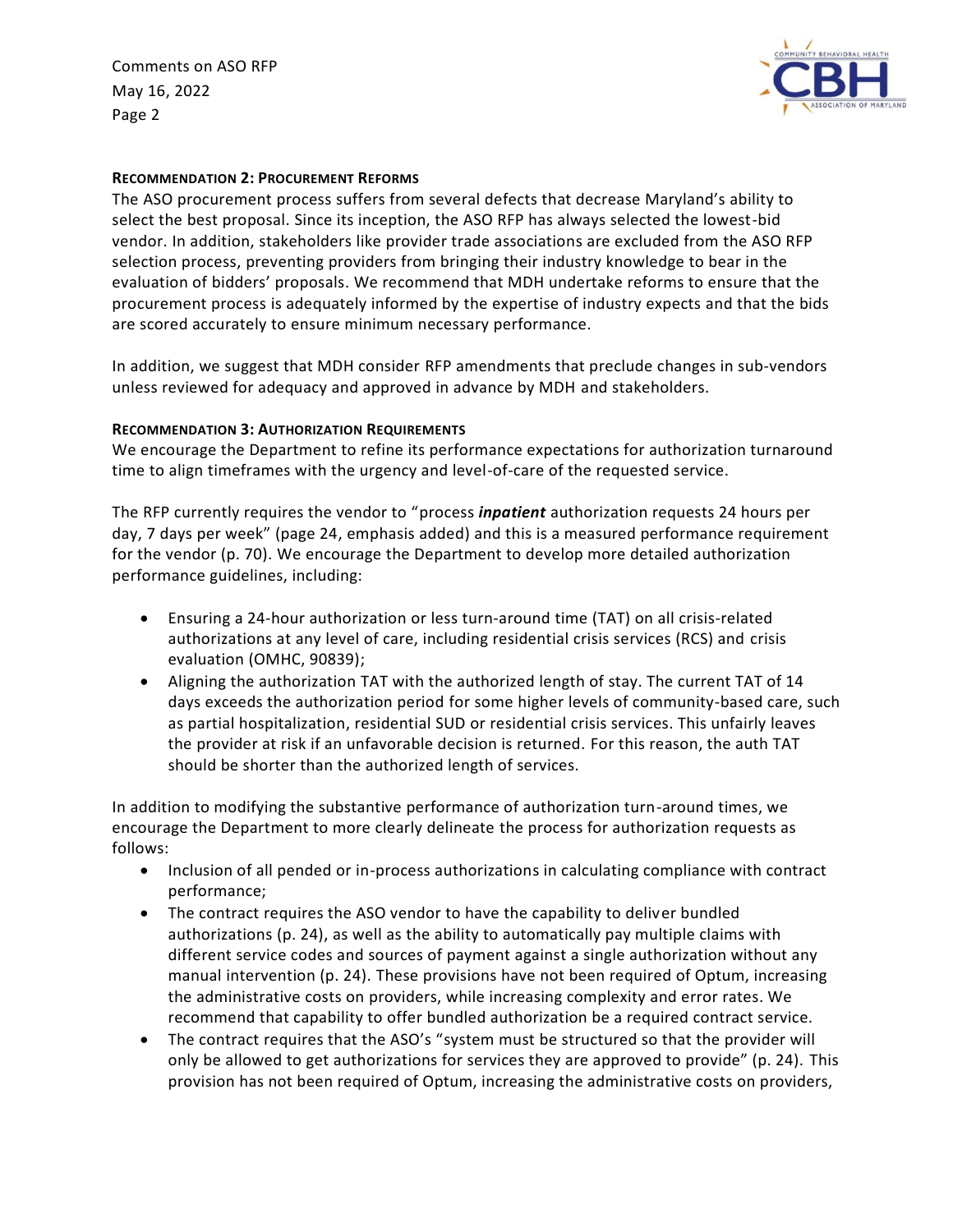Comments on ASO RFP May 16, 2022 Page 3



while increasing complexity and error rates. We recommend that the contractor be able to prevent conflicting authorizations and enable split authorizations.

• Ensure that the claims processing system used by the next ASO enables live reporting features for authorization without Excel download requirements.

#### **RECOMMENDATION 4: CLAIMS PERFORMANCE**

We recommend that MDH make a wording change to the RFP to ensure that future vendors operate on the same performance standards as past vendors for prompt payment. Specifically, we recommend changing contract expectations from "[p]rocess 100 percent of clean electronic claims" (p. 71) to "*pay* 100 percent of clean electronic claims within 14 calendar days of receipt."

Given the narrow profit margins and low liquidity in the community behavioral health sector, timely claims payment is essential to the fiscal health of the provider community. For this reason, we recommend that MDH consider increasing the penalties for non-performance on this measure.

#### **RECOMMENDATION 5: CUSTOMER SERVICE**

We encourage MDH to more clearly define and strengthen performance expectations relative to provider inquiries and provider-related customer service.

Providers have struggled with Optum's customer service response and found that Optum met the contract's customer service requirements differently than past vendors. Optum assigns a single number to a contact, even if the contact spans multiple claims or issues. This prevents tracking resolution of individual issues. In addition, when providers call back on the same issue, a new issue number is assigned. There is no apparent process in place to secure compliance with the contract requirement that the ASO vendor "[r]esolve claims problems and open tickets within the same week or report delays in resolution directly to the provider and Contract Monitor (p. 16). We recommend several changes:

- Require the ASO vendor to ticket individual issues separately, retaining a single identification number for each individual issue, until the issue is resolved. The issue number should be reported to the provider at the time of the provider's report, and open tickets, including the length of time they have been open, should be reported to the Contract Monitor on a weekly basis.
- We encourage the state to move this performance into SLA with penalties associated.

#### **ADDITIONAL RECOMMENDATIONS**

We encourage MDH to consider more clear requirements around the following items in the ASO RFP:

- Pre go-live testing across every program type in the public behavioral health services, particularly in services unique to Maryland such as residential crisis services, supported employment, and psychiatric rehabilitation services.
- We recommend increasing the performance penalty associated with this measure.

Please don't hesitate to reach out if you have any questions.